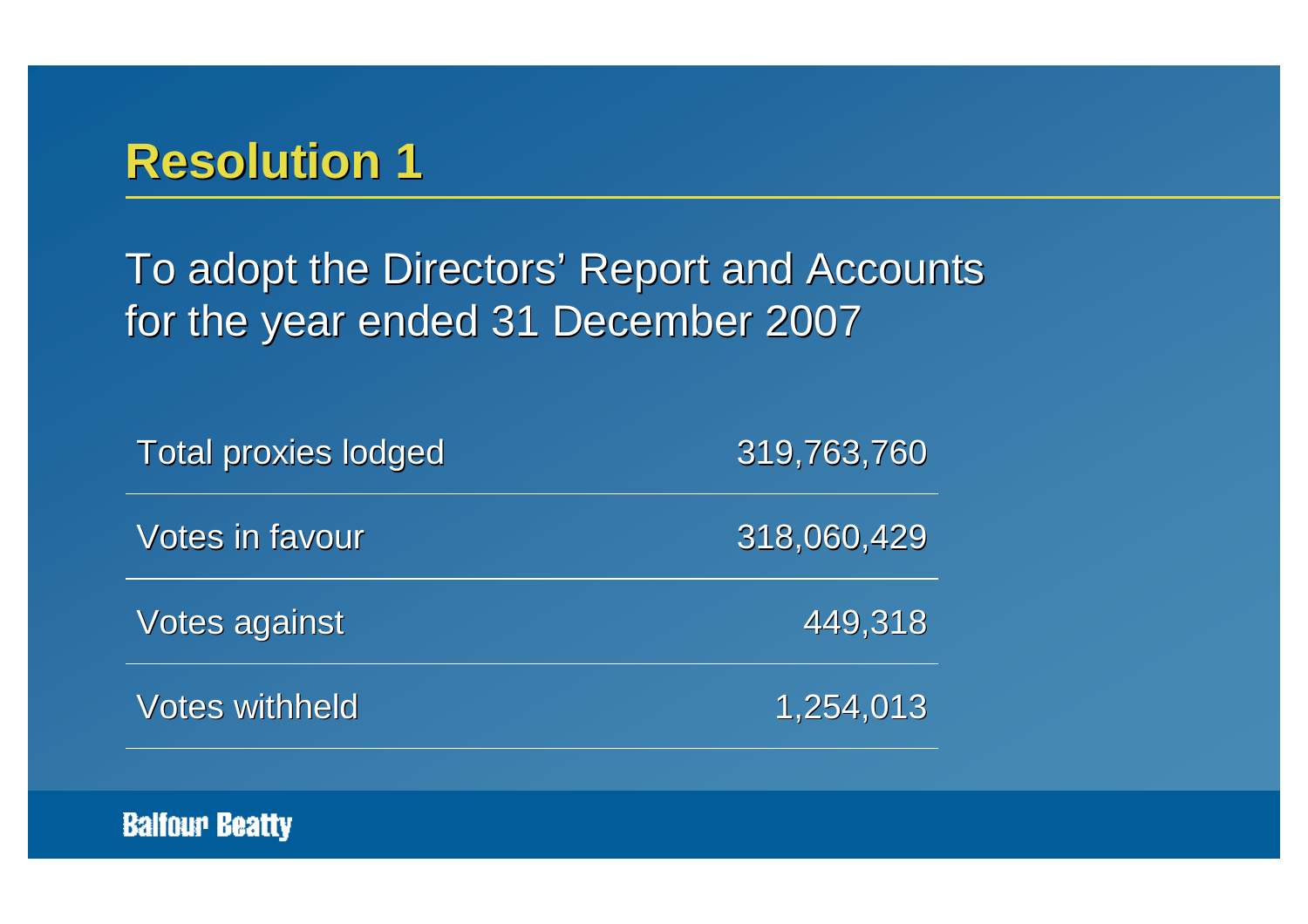To approve the Directors' remuneration report for the year ended 31 December 2007

| <b>Total proxies lodged</b> | 319,763,759   |
|-----------------------------|---------------|
| Votes in favour             | 302, 158, 369 |
| Votes against               | 459,503       |
| <b>Votes withheld</b>       | 17,145,887    |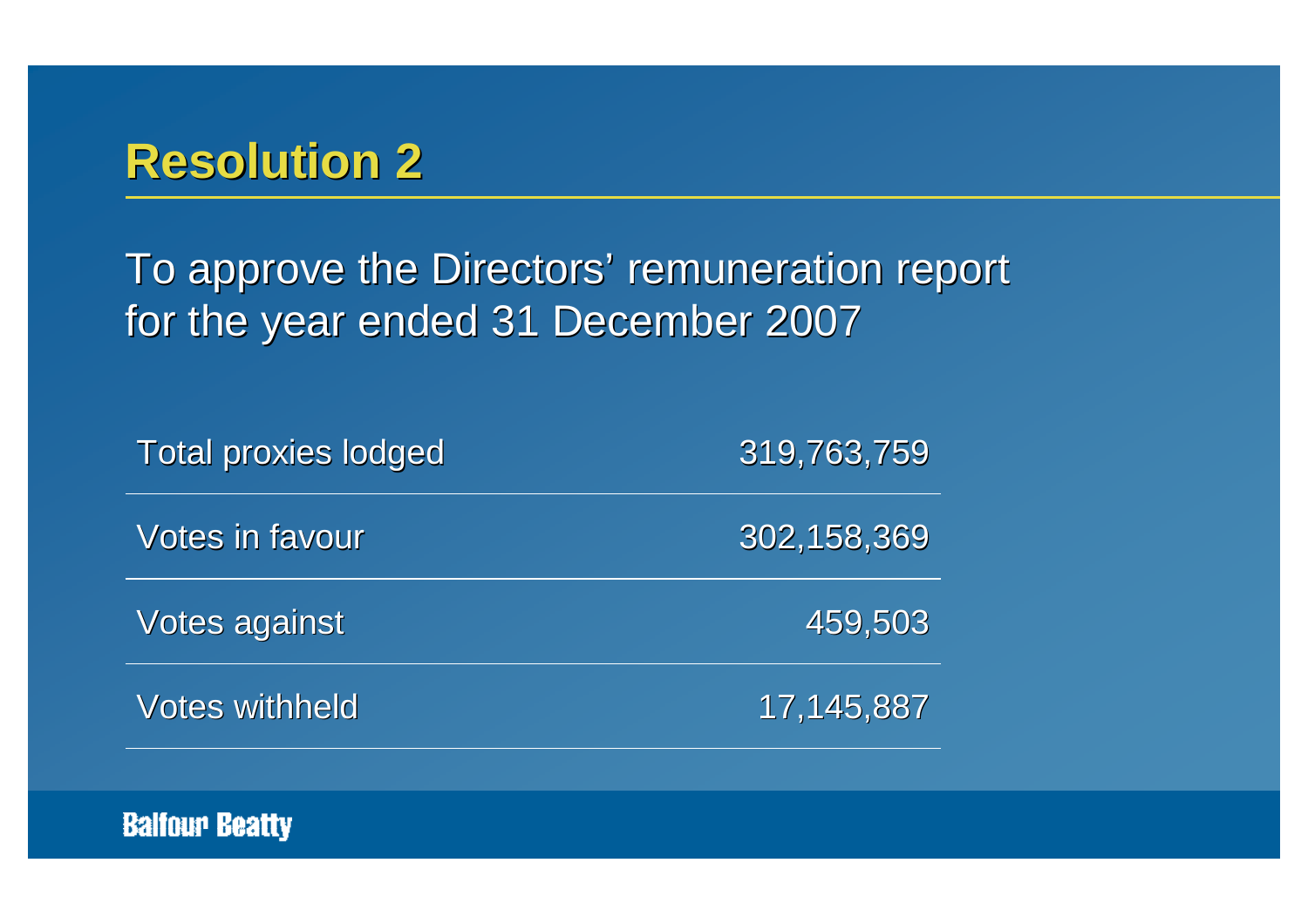To declare a final dividend on the Ordinary Shares of the Company

| <b>Total proxies lodged</b> | 319,763,760 |
|-----------------------------|-------------|
| Votes in favour             | 319,680,857 |
| <b>Votes against</b>        | 1,072       |
| <b>Votes withheld</b>       | 81,831      |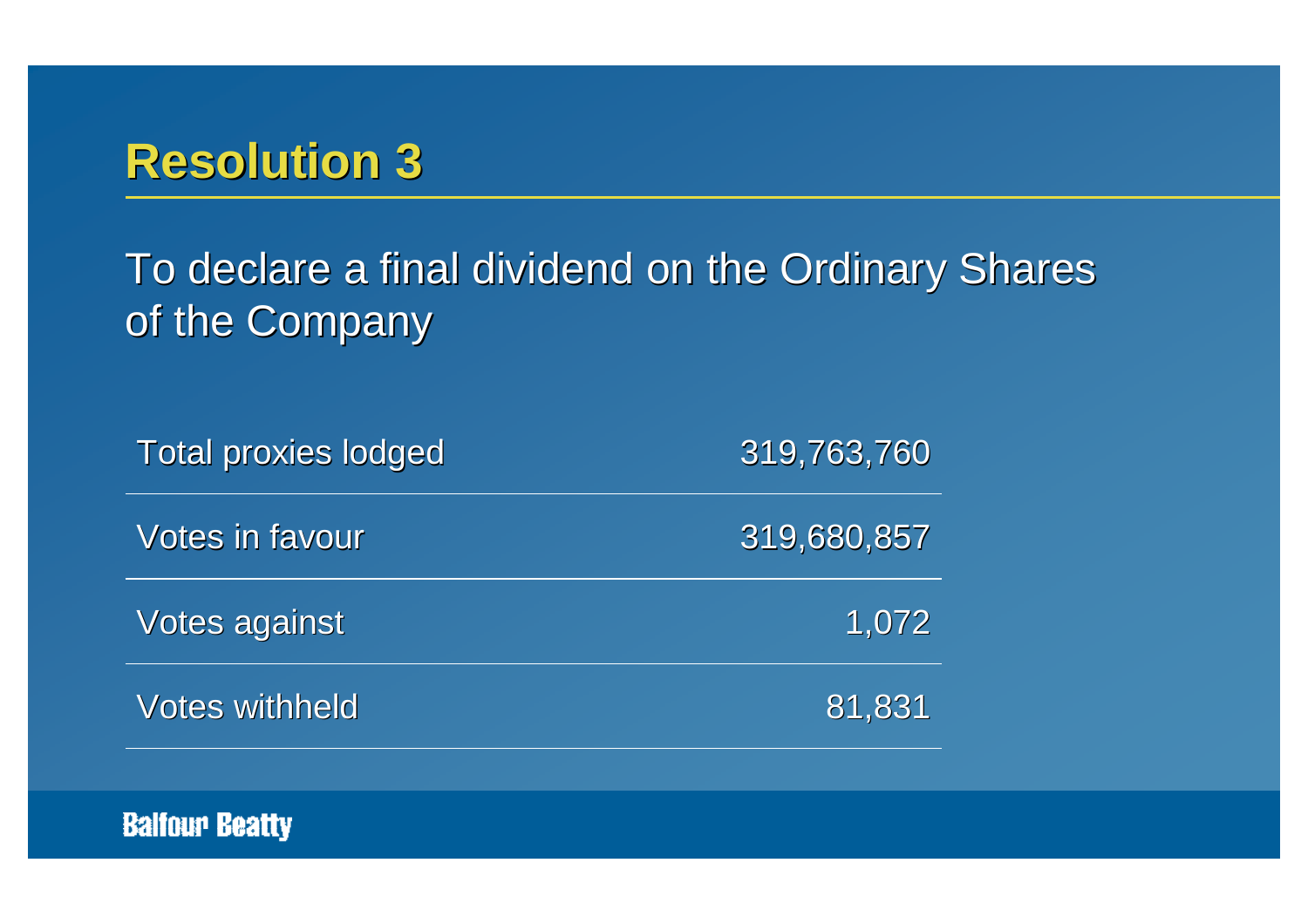#### To re-elect Mr A L P Rabin as a Director

| <b>Total proxies lodged</b> | 319,763,760 |
|-----------------------------|-------------|
| Votes in favour             | 318,813,911 |
| <b>Votes against</b>        | 847,061     |
| <b>Votes withheld</b>       | 102,788     |

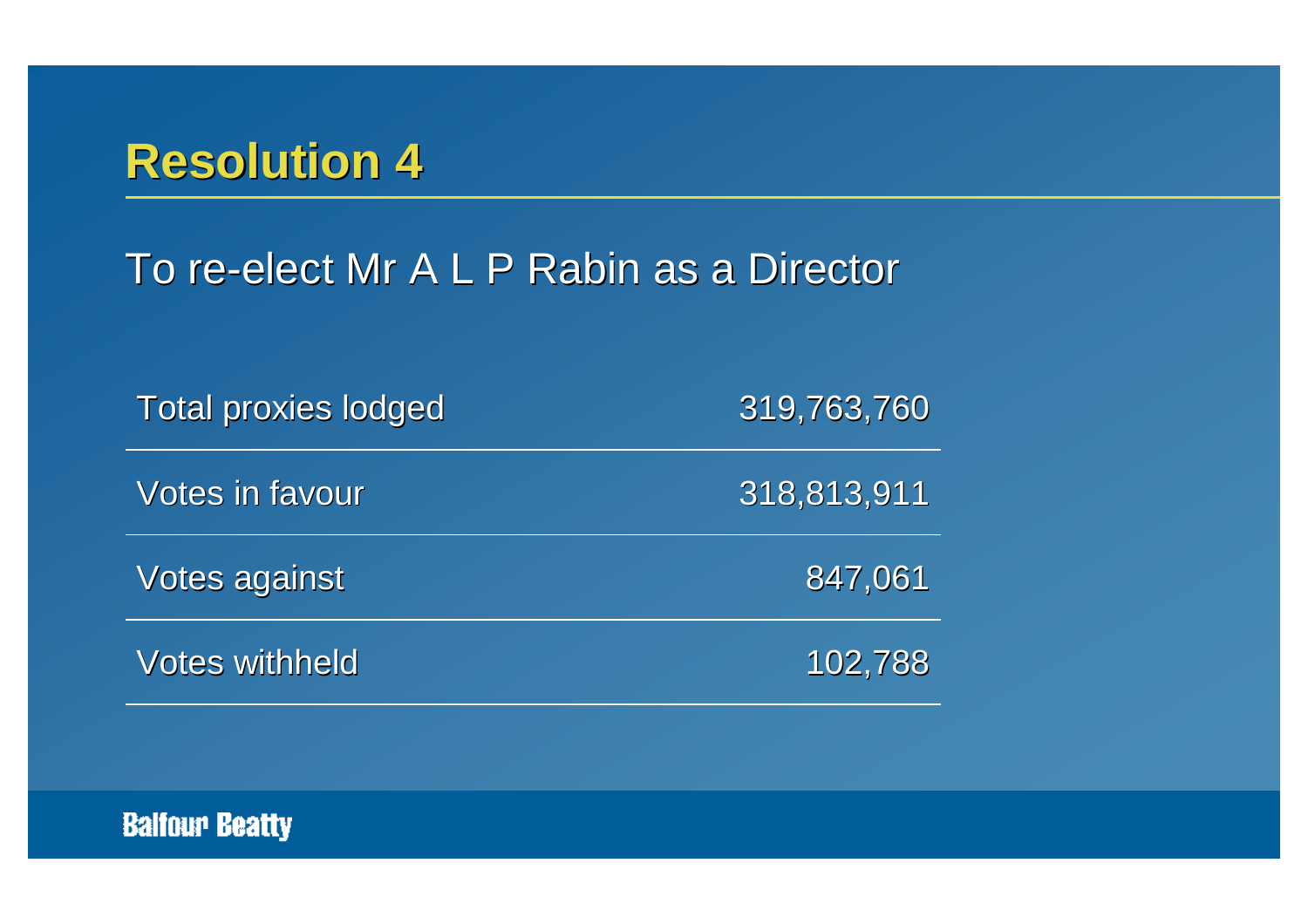## To elect Mr D J Magrath as a Director

| <b>Total proxies lodged</b> | 319,763,760 |
|-----------------------------|-------------|
| <b>Votes in favour</b>      | 318,823,223 |
| Votes against               | 829,893     |
| <b>Votes withheld</b>       | 110,644     |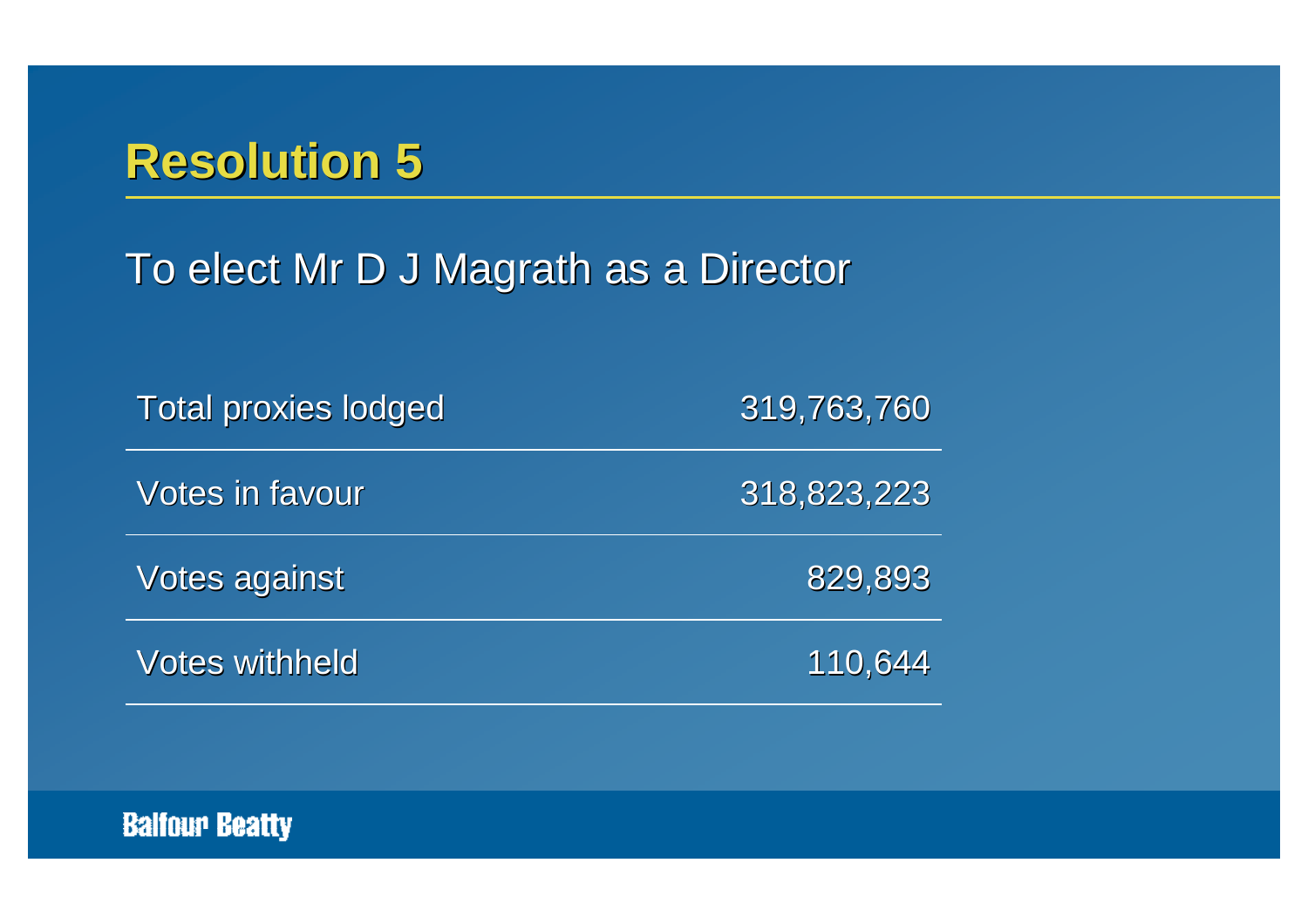#### To reappoint Deloitte & Touche LLP as auditors

| <b>Total proxies lodged</b> | 319,763,759 |
|-----------------------------|-------------|
| <b>Votes in favour</b>      | 310,859,814 |
| Votes against               | 692,829     |
| <b>Votes withheld</b>       | 8,211,116   |

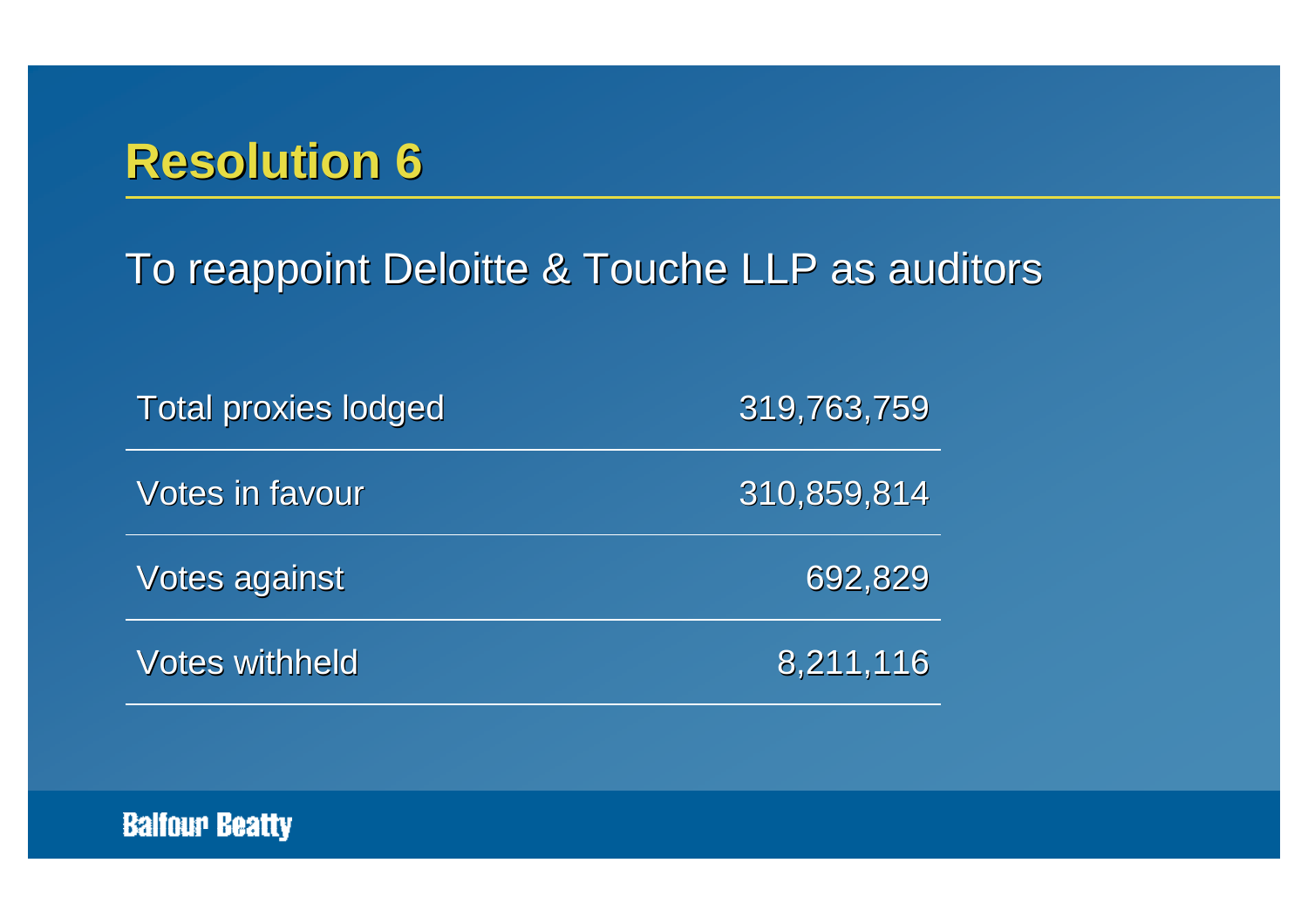To authorise the Directors to allot unissued shares

| <b>Total proxies lodged</b> | 319,763,760 |
|-----------------------------|-------------|
| <b>Votes in favour</b>      | 319,380,350 |
| <b>Votes against</b>        | 265,790     |
| <b>Votes withheld</b>       | 117,620     |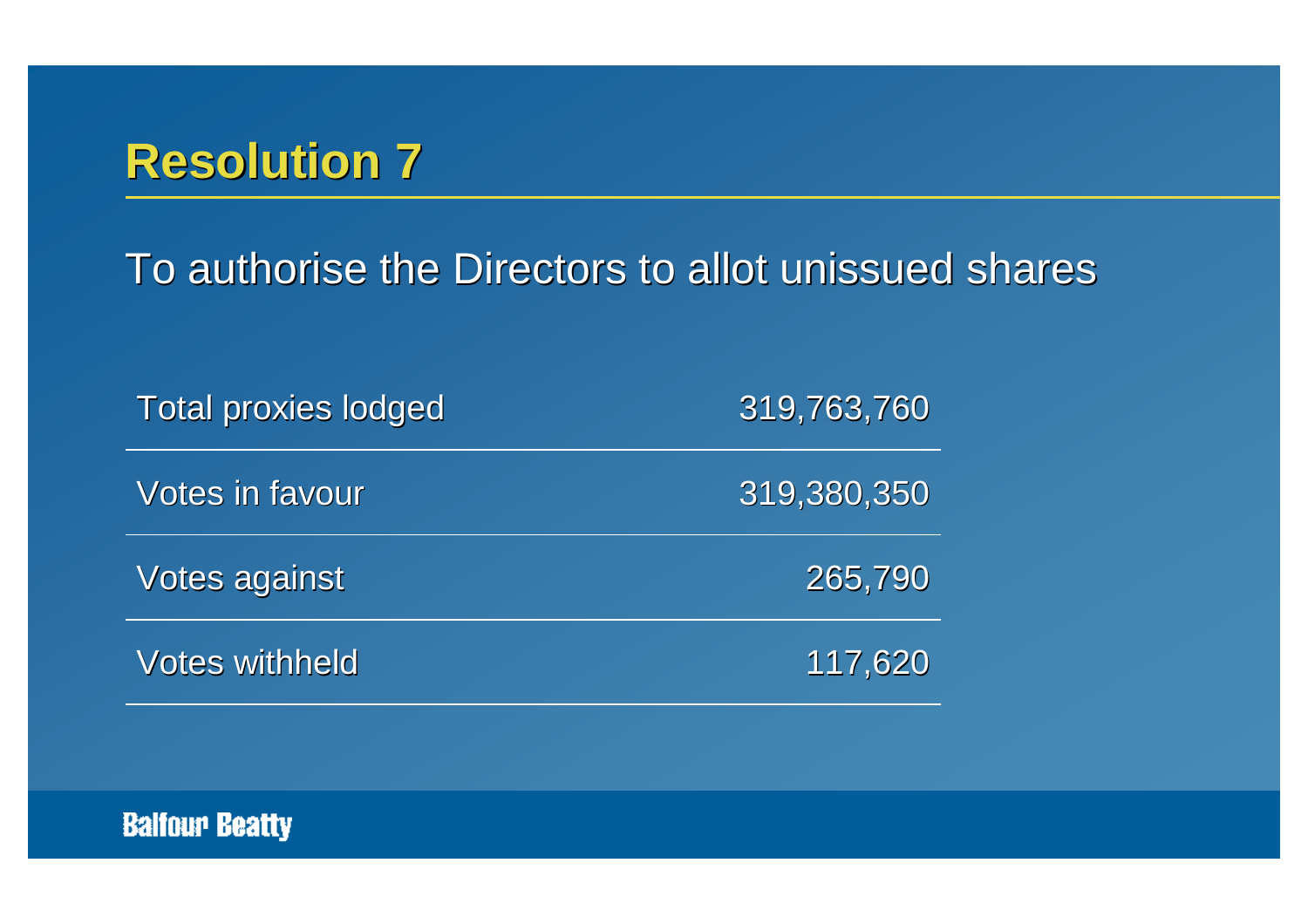To authorise the Directors to allot shares for cash

| <b>Total proxies lodged</b> | 319,763,760 |
|-----------------------------|-------------|
| <b>Votes in favour</b>      | 319,438,099 |
| Votes against               | 208,965     |
| <b>Votes withheld</b>       | 116,696     |

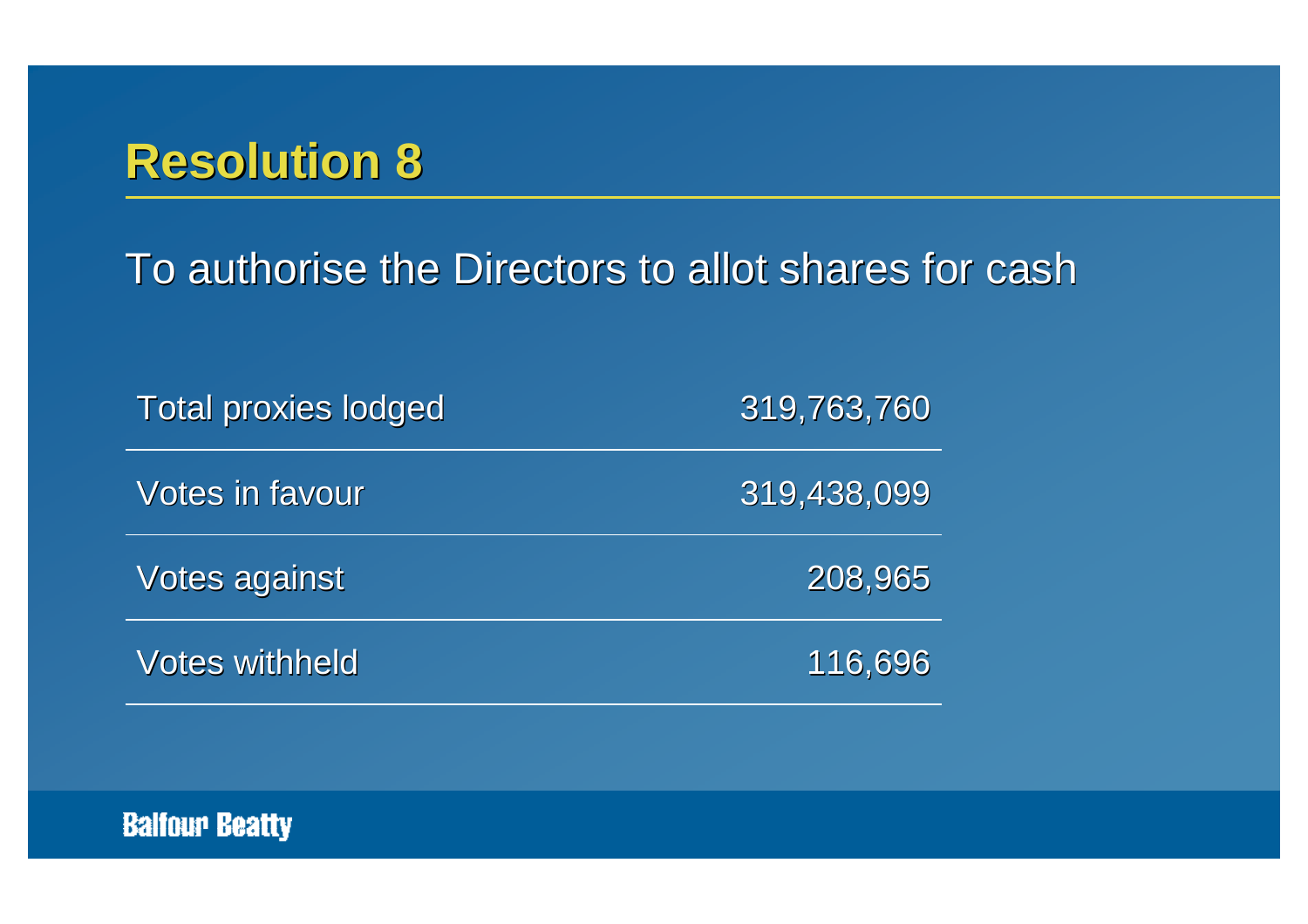To renew the authority for Balfour Beatty to purchase its own **Ordinary and Preference Shares** 

| <b>Total proxies lodged</b> | 319,763,760 |
|-----------------------------|-------------|
| <b>Votes in favour</b>      | 319,173,630 |
| <b>Votes against</b>        | 490,033     |
| <b>Votes withheld</b>       | 100,097     |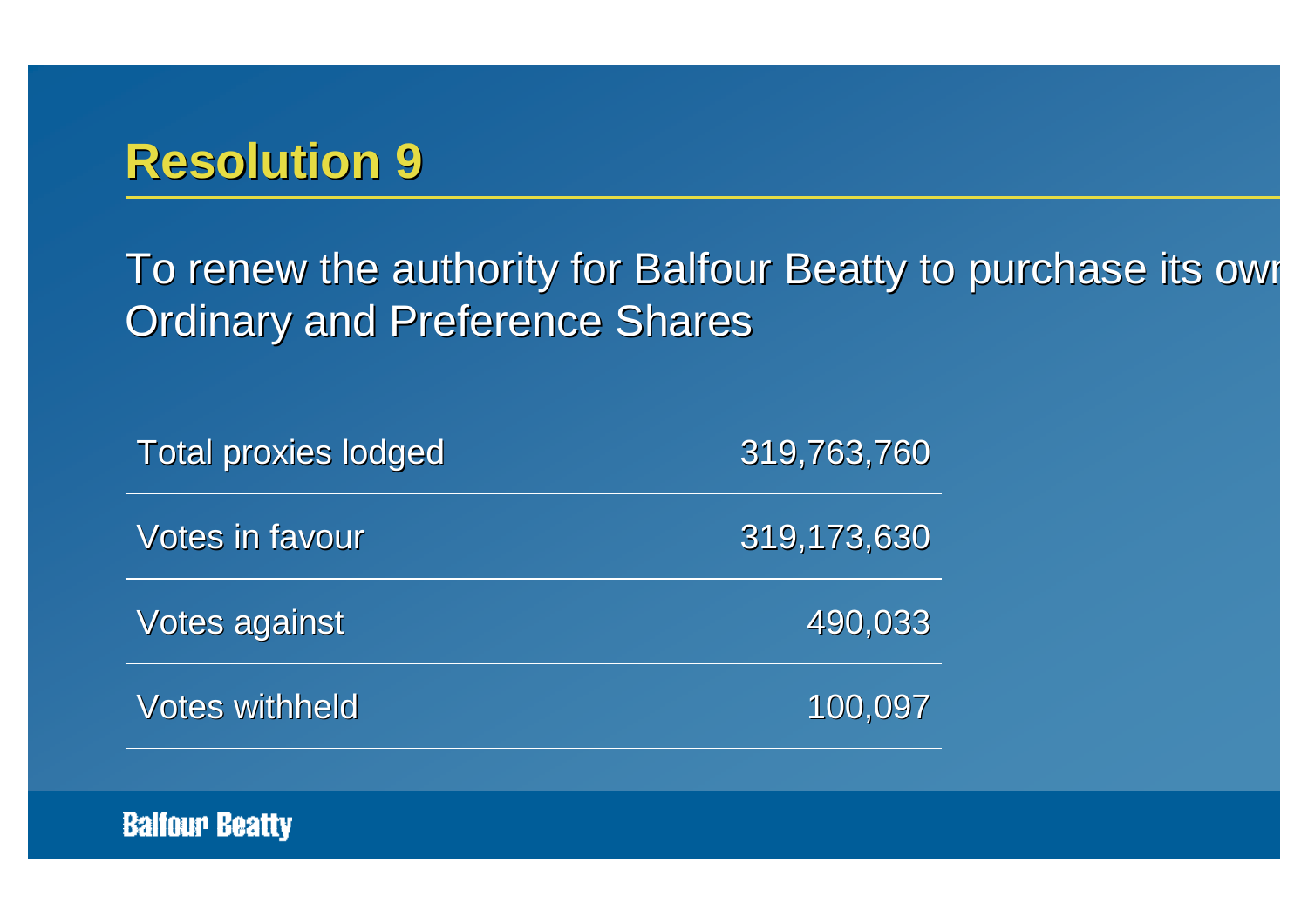To authorise the Company to incur political expenditure

| <b>Total proxies lodged</b> | 319,763,760 |
|-----------------------------|-------------|
| <b>Votes in favour</b>      | 317,911,338 |
| <b>Votes against</b>        | 1,603,261   |
| <b>Votes withheld</b>       | 249,161     |